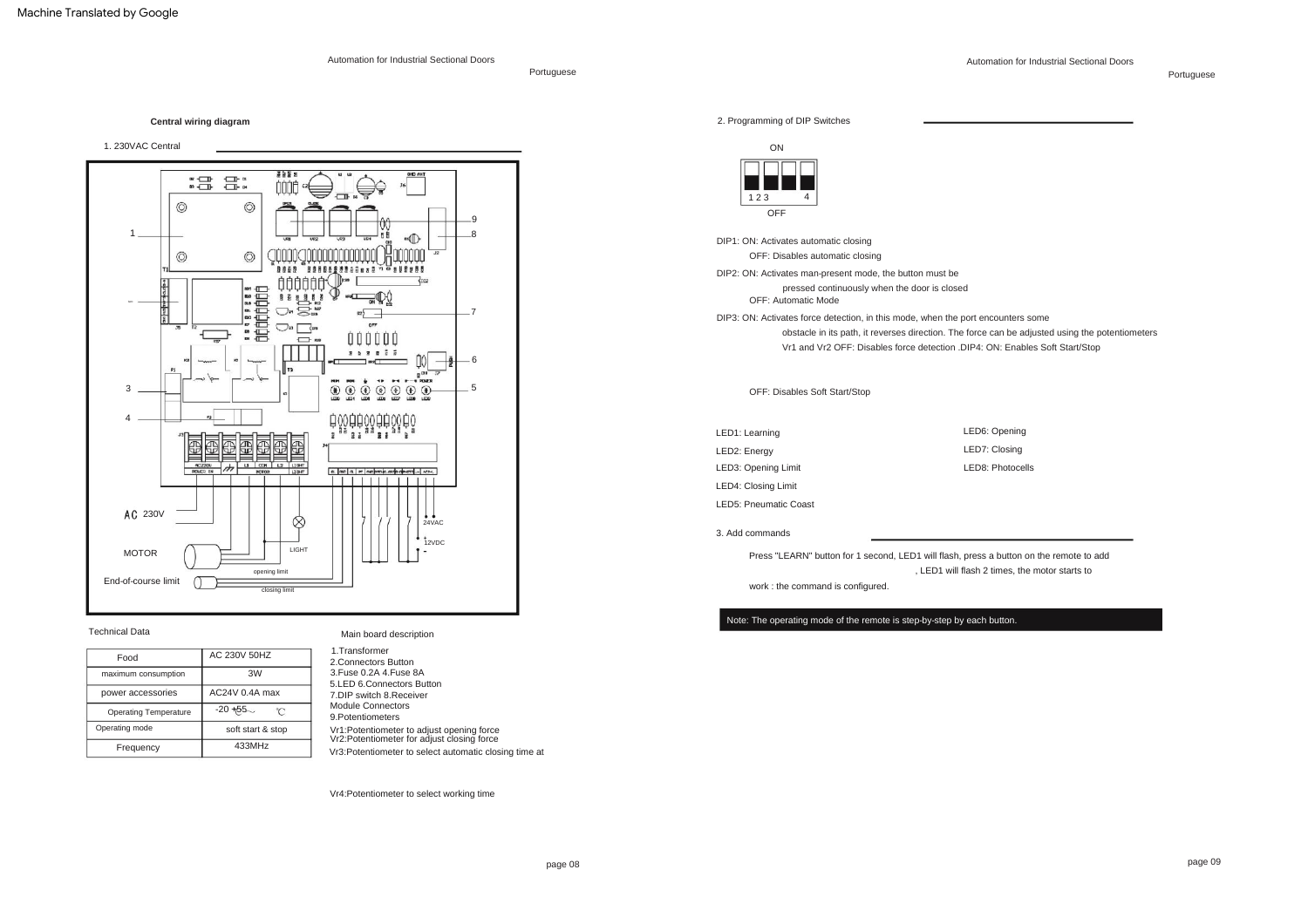Portuguese



#### Technical Data

| Food                  | $3x230V$ AC + N |
|-----------------------|-----------------|
| Maximum Consumption   | 3W              |
| power accessories     | AC24V 0.4A max  |
| operating temperature | $-20 + 50$<br>r |
| Frequency             | 433MHz          |

# Main board description

| 1. Transformer              |
|-----------------------------|
| 2.Connectors Button 3.2A    |
| Fuse 4.LED 5.LED            |
| 6.Connectors Button 7.DIP   |
| switch 8.Receiver Module    |
| Connector 9. Potentiometers |
|                             |

Vr1:Potentiometer to select working time Vr2:Potentiometer to select pause time



Press "LEARN" button for 1 second, LED1 will flash, press a button on the remote to add LED1 will flash 2 times, the motor starts to ,

work : the command is configured.

Note: The operating mode of the remote is step-by-step by each button.